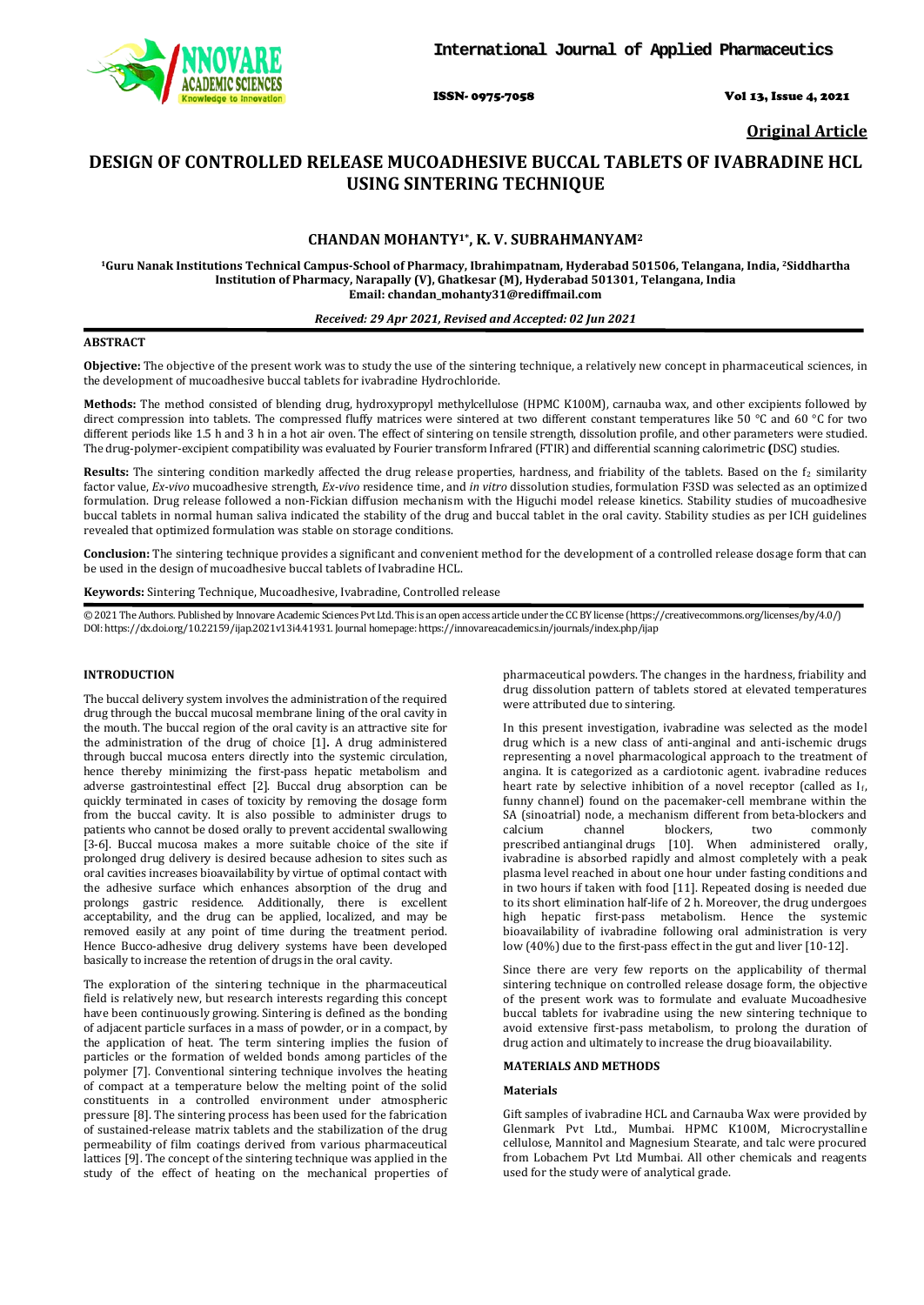### **Methods**

Calculation of dose of the drug in the sustained release formulations

The formulas involved in the calculation of loading dose, desired rate of drug release, maintenance dose and total dose required for ivabradine sustained release formulation as follows:

Oral dose  $(X_0) = 7.5$  mg, Elimination half-life  $(t_{1/2}) = 2$  h, Time for sustained action or dosing interval  $(T) = 12$  h, Time to reach peak plasma concentration  $(t_p)$  =2 h

Elimination rate constant (Ke) =  $0.693/t_{1/2}$  = $0.693/2$ h =  $0.346/h$ 

 $Initial dose (Di) = Lss. Vd/F$ , but  $Lss = F. X_0/Ke. Vd. T$ 

Hence Di= X 0 /Ke. T = 7.5/0.346×12 =7.5/4.152 = 1.806 mg

Desired rate of drug release (Ks) = Di × Ke =  $1.806 \times 0.346 = 0.624$ mg/h

Maintenance dose (Dm) =  $Ks \times T = 0.624 \times 12 = 7.499$  mg

Loading dose  $[D_L] = D - [Ks \times t_p] = 1.806 - (0.624 \times Z) = 1.806 -$ 1.248=0.558 mg

Total dose  $(D_T) = D_L + Dm = 0.558 + 7.499 = 8.057$  mg= 8 mg

Hence for 12 h sustained release dosage form, the buccal tablet should contain a total dose of 8 mg of the drug, and it should release 0.558+0.624 = 1.182 mg (14.77%) in the first h and the remaining dose (8-1.182 mg) in remaining 11 h, i.e., 0.619 mg per h up to 12 h. Thus, the theoretical drug release profile can be calculated using the above values, which are represented in table 1.

# **Preparation of mucoadhesive buccal tablets of Ivabradine**

The tablets were prepared by the direct compression method. The measured quantity of drug, polymers, and excipients (as shown in table 2) were mixed homogeneously using mortar and pestle initially for 15 min and finally in a glass bottle by tumbling action. The mixture was then compressed into tablets using an 8 mm biconcave punch, 8 stations rotary tablet compression machine (The Rimek Mini Press-1).

| Time (h) | Total amount of drug release from tablet containing 8 mg of drug (mg) | Cumulative percentage drug release (%) |
|----------|-----------------------------------------------------------------------|----------------------------------------|
|          | 1.182                                                                 | 14.77                                  |
|          | 1.801                                                                 | 22.51                                  |
| 3        | 2.420                                                                 | 30.25                                  |
| 4        | 3.039                                                                 | 37.98                                  |
| .5       | 3.658                                                                 | 45.72                                  |
| b        | 4.277                                                                 | 53.46                                  |
|          | 4.896                                                                 | 61.20                                  |
| 8        | 5.515                                                                 | 68.93                                  |
| 9        | 6.134                                                                 | 76.67                                  |
| 10       | 6.753                                                                 | 83.41                                  |
| 11       | 7.372                                                                 | 92.15                                  |
| 12       | 8                                                                     | 100                                    |

#### **Table 1: Theoretical drug release profile**

**Table 2: Composition of mucoadhesive buccal tablets of Ivabradine**

| Ingredients*                |     | F <sub>2</sub> | F 3 | F4  |
|-----------------------------|-----|----------------|-----|-----|
| Ivabradine HCL              |     |                |     |     |
| HPMC K100M                  | 20  | 40             | 60  | 80  |
| Carnauba wax                | 80  | 60             | 40  | 20  |
| Micro crystalline cellulose | 23  | 23             | 23  | 23  |
| Mannitol                    | 14  | 14             | 14  | 14  |
| Magnesium stearate          |     |                |     |     |
| Talc                        |     |                |     |     |
| Total                       | 150 | 150            | 150 | 150 |

\*All the ingredients are in milligram per tablet

## **Sintering of mucoadhesive buccal tablets of Ivabradine**

The prepared tablets were sintered using Hot air oven (Rolex Pvt Ltd., India). The prepared tablets were placed on aluminum foil and exposed to thermal treatment at two different constant temperatures like 50 °C and 60 °C for two different periods like 1.5 h and 3 h in a hot air oven. The temperature of the oven was maintained at±1 °C. After sintering (exposing to the respective temperature and time) tablets are removed, cooled to room temperature, and stored in closed desiccators for further use.

# **Evaluation of Unsintered and Sintered mucoadhesive buccal tablets of Ivabradine**

The unsintered and sintered mucoadhesive buccal tablets of ivabradine of all the formulations are evaluated for various parameters like diameter, thickness, hardness, friability, drug content uniformity, microenvironmental pH, bio adhesion studies, percent water uptake study, and *in vitro* dissolution rate studies.

# **Physicochemical characteristics of buccal tablet**

The thickness and diameter of the tablets were measured by digital vernier calipers. Prepared tablets were evaluated for hardness by using Monsanto type hardness tester. The friability test was evaluated using the Roche friability apparatus. Weight variation of tablets was determined by randomly selected twenty tablets and accurately weighed. Results were presented as mean±standard deviation (SD).

# **Drug content uniformity**

Ten tablets were randomly selected from each formulation. The tablets were finely powdered and powder equivalent to the average weight of the tablets was accurately weighed and transferred to 100 ml volumetric flasks containing 50 ml of phosphate buffer pH 6.8. To mix the contents the flasks were shaken thoroughly. The volume was made up to 100 ml with phosphate buffer pH 6.8 and filtered. One ml of the filtrate with suitable dilution was analyzed for ivabradine content at 286.0 nm using a UV-visible spectrophotometer (Elico 164, India Ltd., Double beam). Estimations were performed in triplicate and their average values were presented.

#### **Mucoadhesive strength studies**

Fresh sheep buccal mucosa was acquired from a local slaughterhouse and was used within 2 h of slaughter. The sheep buccal mucosa was cut into strips/pieces and washed with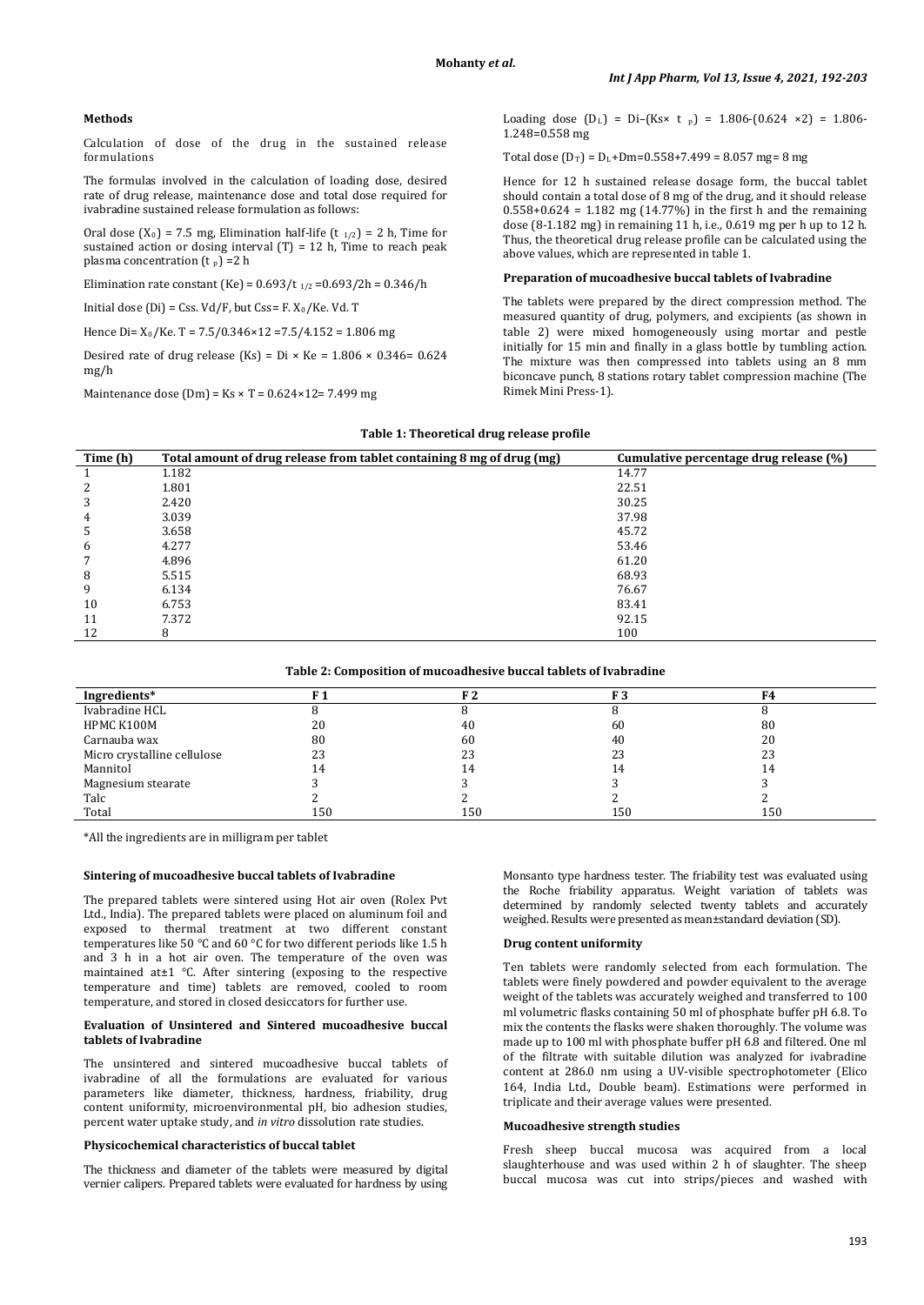phosphate buffer pH 6.8 solution. The balance was made adjusted before the study. The mucosal surface facing the upward side was tied to support. The mucoadhesive core side of the tablet was wetted with 2 drops of phosphate buffer pH 6.8 and was stuck to the lower side of the stainless-steel pan by using a bilayered adhesive tape, adhesive side facing downward. The pan was then lowered onto the buccal mucosa, which was tied to support. Then the support with sheep buccal mucosa and buccal tablet were put in contact with each other by pressing with thumb for 5 min to establish an adhesive bond between the buccal tablet and sheep buccal mucosa. Then the weight was increased slowly, till the tablet detached from the mucosal surface. This gave bioadhesion strength of tablets in gm [13].

### **Percent water uptake study**

Previously weighed prepared tablets were kept in phosphate buffer pH 6.8 for 24 h. After 24 h wet tablets were again weighed and kept for drying. Percent water uptake was calculated by using the following formula [14]

Percent water uptake (%)
$$
= \frac{\text{Wet weight} - \text{Remaining dry weight}}{\text{Remaining dry weight}} \times 100
$$

# **Microenvironment pH**

An acidic or alkaline pH may cause irritation to the buccal mucosa; hence it was determined to keep the surface pH of the buccal tablets as close to neutral pH as possible. The microenvironment pH (surface pH) of the tablets was measured (as the method adopted by Bottenberg *et al.*) [15], in order to investigate the possibility of any side effects *in vivo*. A combined glass electrode was employed for this purpose. The investigated tablets were allowed to swell by keeping them in contact with 5 ml of distilled water (pH 6.5±0.05) for 2 h at room temperature. The pH was determined by bringing the electrode in contact with the surface of the tablets and allowing it to equilibrate for 1 min.

#### *In vitro* **dissolution rate study**

*In vitro* release of ivabradine from unsintered and sintered mucoadhesive buccal tablets was studied using the United States Pharmacopoeia (USP) XXIII dissolution apparatus employing the rotating paddle method. The dissolution medium was used as 200 ml of phosphate buffer (pH 6.8) maintained at 37 °C±0.5 °C and the paddle was rotated at a speed of 50 rpm. The buccal tablets were supposed to release the drug from one side of the tablet only; hence a cellophane tape (impermeable backing membrane) was placed on one side of the tablet. The backing layer of the buccal tablet was fixed to the glass slide with cyanoacrylate adhesive (instant adhesive) and immersed into the dissolution media. Aliquots (five ml sample) were withdrawn at a pre-determined time interval and immediately replaced with five ml of fresh medium [16, 17]. The samples after filtered through Whatman filter paper (no 40), suitably diluted with fresh dissolution medium (if necessary) analyzed for ivabradine by UV spectrophotometer (Elico 164, India Ltd., Double beam) at 286 nm. The cumulative percentage of drug release was calculated using the standard curve of the drug in phosphate buffer (pH 6.8).

#### **Comparison of dissolution profile and calculation of f2 Similarity factor**

The f <sup>2</sup> similarity factor given by SUPAC (scale-up and post-approval changes) guidelines for an extended-release dosage form was used as a basis for comparing dissolution profiles. The similarity factor  $f_2$ measures the closeness between two profiles. When the two profiles are identical,  $f_2$ =100. An average difference of 10% at all measured time points results in an  $f_2$  value of 50. The Food and Drug Administration (FDA) has set a public standard of  $f_2$  value between 50 and 100 to suggest a similarity between two dissolution profiles. The dissolution profile of formulations was compared using the  $f_2$ value, which was calculated by using following the formula

$$
f2 = 50 \times \log \left\{ \left[ 1 + \frac{1}{n} \sum_{t=1}^{n} (Rt - Tt)^{2} \right]^{-0.5} \times 100 \right\}
$$

Where 'n' is the number of sampling points. Whereas Rt and Tt are the cumulative percentages dissolved of the reference (here theoretical dissolution profile of ivabradine) and test profile respectively at time point 't' [17].

### **Drug release kinetics and mechanism**

The *in vitro* drug dissolution data obtained was fit into various pharmacokinetic models to explain the release kinetics of ivabradine from mucoadhesive buccal tablets**.** The obtained dissolution data were plotted as the cumulative percentage amount of drug released vs. time (for zero-order rate), log cumulative percentage amount of drug remaining vs. time (for the first-order rate), the cumulative percentage amount of drug released vs. square root of time (for Higuchi model), cube root of drug percentage remaining in matrix vs. time (for Hixon-Crowell). The correlation coefficient (r) for each rate order was calculated. The pharmacokinetic model with the highest correlation coefficient (r) was considered to be the most fitting model for dissolution data. Further Korsmeyer and Peppas model (log of cumulative percentage amount released vs. log time) was utilized for the determination of the release mechanism from the polymeric system. According to the Korsmeyer and Peppas equation (Mt/M∞=K<sub>K</sub>. t <sup>n</sup>, where Mt\M∞: Fraction of drug released at a time 't', Kk: kinetic rate constant, n: the release exponent) 'n' value is related to the geometrical shape of the drug delivery system and describes the different drug release mechanism. Value of 'n' below 0.45 suggests Fickian diffusion mechanism (diffusioncontrolled drug release) and values of 'n' between 0.45 and 0.89 can be considered as an indicator of non-Fickian diffusion (anomalous transport). Anomalous transport suggests that both diffusions, as well as erosion, were responsible for drug release. If the 'n' value=0.89, it is considered to be non-Fickian case II transport and when 'n' value>0.89, it is super case II transport [18-20]

#### *Ex-Vivo* **residence time**

*Ex-Vivo* residence time for ivabradine mucoadhesive buccal tablets was determined by using a modified USP disintegrated apparatus. The Disintegration medium consisted of 900 ml of phosphate buffer pH 6.8, maintained at 37 °C±1 °C. A segment of fresh sheep buccal mucosa was glued to the glass slide which was then held vertically to the disintegrated apparatus. The prepared buccal tablets were hydrated using 0.5 ml of phosphate buffer pH 6.8 on one side and the hydrated surface was brought in contact with the mucosal membrane. The above glass slide was allowed to move up and then down so that the buccal tablet was completely immersed in the disintegration medium at the lowest point and was out at the highest point. The time taken for complete erosion or detachment of the buccal tablet from the mucosal surface was recorded and repeated thrice [21, 22].

#### *Ex-Vivo* **permeation study**

*Ex vivo* permeation study of mucoadhesive buccal tablets of ivabradine was carried out on fresh sheep buccal mucosa using modified Franz diffusion cell, with a diffusion area of 17.35 cm<sup>2</sup>. A semi-permeable membrane (sheep buccal membrane) was mounted between the donor and receptor chambers of the Franz diffusion cell. The receptor chamber was filled with 25 ml of phosphate buffer pH 6.8 and was continuously stirred at 50 rpm using a magnetic stirrer. The diffusion cell was thermostated at 37 °C±1 °C. The prepared buccal tablet was placed into the donor chamber of the diffusion cell and was wetted with 1 ml of phosphate buffer pH 6.8. The samples are withdrawn at a specific time interval from the sampling port and the same volume of fresh phosphate buffer pH 6.8 was replaced into the diffusion cell to maintain the sink condition [21, 23]. To determine the amount of ivabradine permeated through the membrane, the samples are filtered, suitably diluted, and analyzed by UV spectrophotometer at 286 nm.

#### **Stability of buccal tablets in human saliva**

Stability studies of mucoadhesive buccal tablets of ivabradine were performed in normal human saliva. The human saliva was collected from healthy human volunteers (aged between 18-55years) and filtered through filter paper. Buccal tablets were placed in separate Petri dishes containing 5 ml of human saliva and kept in a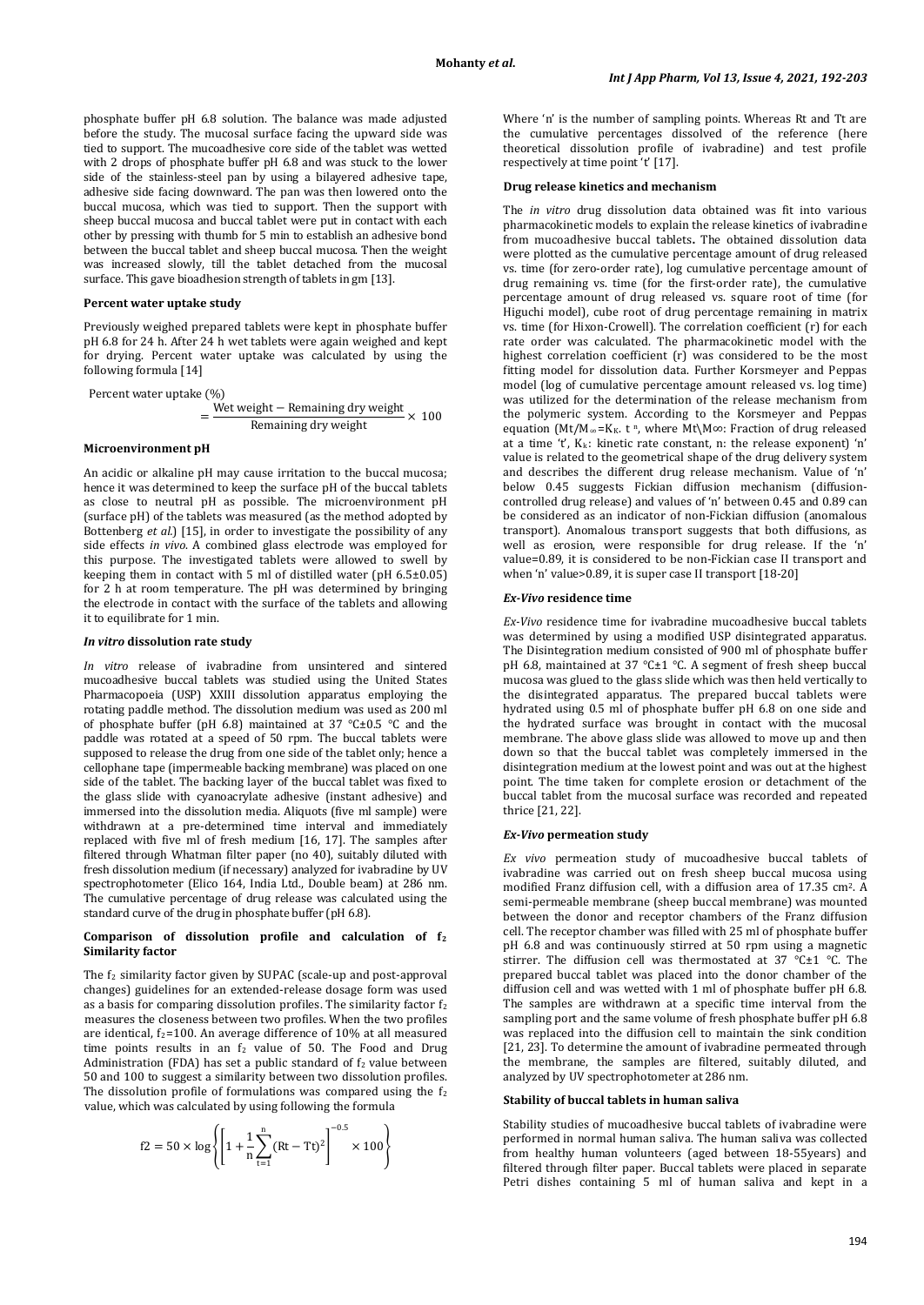temperature-controlled oven at 37 °C±1 °C for 6 h [23, 24]. At predetermined regular time intervals, the buccal tablets of ivabradine were examined for change in color and shape, the collapse of the tablet, and change in pH. The experiments were repeated in triplicate.

# **Stability studies**

To assess the drug as well as formulation stability, stability studies were conducted in accordance with ICH guidelines. The optimized formulation was kept in a humidity chamber maintained at 25 °C/60% RH and 40 °C/75% RH for 2 mo. Tablets were analyzed for the different physicochemical parameters i.e., percent drug content, surface pH, percent water uptake study, bioadhesive strength, and percentage of drug release at intervals of 0, 30, 40, 50, and 60 d.

### **Drug-polymer-excipient compatibility FTIR studies**

To identify the compatibility between Drug-polymer-excipient, The Fourier transform Infrared (FTIR) studies were performed on the pure drug, drug-polymer mixture, and optimized formulation, using IR spectrophotometer by potassium bromide (KBr) pellet method in the region between the range of 4000 to 400 cm-1 .

#### **Differential scanning calorimetric (DSC) studies**

The pure drug i.e., ivabradine HCL and the mixture of drugs with various polymers were subjected to the DSC study. Samples of 2.241 mg were heated in an atmosphere of nitrogen at a heating rate of 10 °C/min in a closed aluminum pan over a temperature range from 20 °C to 330 °C. For all the studies nitrogen was used as a pure gas, at the flow rate of 50 ml/min.

# **Surface morphology (SEM) analysis**

Scanning electron microscopy (SEM) images were studied to determine the morphological changes (surface morphology) of the prepared matrix tablets before and after sintering at 200X magnifications.

# **RESULTS AND DISCUSSION**

In this present study, the prepared unsintered tablets are exposed to thermal treatment at three different temperatures like 50 °C, 60 °C, and 70 °C. But sintering at 70 °C resulted in slight browning of the

prepared tablets. Hence sintering was carried out at 50 °C and 60 °C for two different periods like 1.5 h and 3 h in a hot air oven. These temperatures were below the melting point of drug ivabradine HCL (198.30 °C, as shown in DSC studies) and polymers (170-180 °C and 80-88 °C for HPMC [25] and Carnauba wax [25] respectively).

# **Effect of sintering on physicochemical characteristics of buccal tablet**

The effects of sintering conditions on evaluation parameters of unsintered and sintered ivabradine mucoadhesive buccal tablets are shown in table 3**.** All the unsintered, as well as thermally sintered formulations of ivabradine mucoadhesive buccal tablets, passed the test for weight uniformity (complied with the pharmacopeial standard for uniformity). The hardness of the prepared tablets mainly affected by the amount of carnauba wax and sintering condition. It was found that with an increase in the amount of wax, sintering time, and sintering temperature, the hardness of the tablets increased. Tablets from all the formulations passed the friability test (less than 0.8%), which ensured the mechanical stability of prepared tablets. However, with the sintering conditions, the friability of the tablets was found to be decreased. The increased hardness and decreased friability of the tablets after sintering may be due to the fusion of polymer particles or the formation of the welded bond among the polymer particles at higher temperatures.

The percentage of the drug content was found to be in the range of 96% to 101% for all the formulations, hence complying with Indian Pharmacopeia limits for drug content uniformity. Therefore, it was also ascertained that the sintering condition has no significant effects on drug content uniformity from all the formulations.

The measured value of the microenvironment pH (surface pH) of the tablets was found to be in the range of 6.08 to 6.5, which are near to neutral. Hence the prepared mucoadhesive buccal tablets of ivabradine might not produce any irritation to the buccal mucosa, as the acceptable range for pH of saliva is 5 to 7.

The percent water uptake of tablets was observed to be maximum with unsintered tablets. With an increase in sintering time and sintering duration water uptake decreased, which indicates that the hydrophobicity of tablets increased after sintering. This justifies the drug release retardation from the sintered tablets.

| Table 3: Evaluated physicochemical parameters of prepared unsintered and sintered mucoadhesive buccal tablets of Ivabradine                                  |  |  |
|--------------------------------------------------------------------------------------------------------------------------------------------------------------|--|--|
| <i>Note</i> : US: Unsintered: SA: Sintered at 50 °C for 1.5 h. SB: Sintered at 60 °C for 3 h. SC: Sintered at 60 °C for 1.5 h. SD: Sintered at 60 °C for 3 h |  |  |

| <b>Formulation code</b>       | <b>Evaluated parameters</b>     |                 |                                   |                        |                 |
|-------------------------------|---------------------------------|-----------------|-----------------------------------|------------------------|-----------------|
|                               | Hardness* (Kg/cm <sup>2</sup> ) | Friability# (%) | Drug content <sup>®</sup> $(\% )$ | Percent water uptake** | Surface pH**    |
| Formulation F1                |                                 |                 |                                   |                        |                 |
| F1 US                         | 4.0                             | 0.60            | $97.42 \pm 0.30$                  | 70±0.31                | $6.08 \pm 0.42$ |
| F1 SA                         | 4.2                             | 0.46            | $96.36 \pm 0.07$                  | $63 \pm 0.62$          | $6.17 \pm 0.30$ |
| F1 SB                         | 4.4                             | 0.42            | $99.52 \pm 0.34$                  | $62 \pm 0.25$          | $6.29 \pm 0.42$ |
| F1 SC                         | 4.5                             | 0.38            | $97.82 \pm 0.16$                  | $61 \pm 0.14$          | $6.36 \pm 0.52$ |
| F1 SD                         | 4.8                             | 0.32            | $97.10 \pm 1.07$                  | $60 \pm 0.27$          | $6.47 \pm 0.08$ |
| Formulation F2                |                                 |                 |                                   |                        |                 |
| F <sub>2</sub> US             | 3.8                             | 0.63            | $100.12 \pm 0.14$                 | $75 \pm 0.33$          | $6.36 \pm 0.32$ |
| F <sub>2</sub> SA             | 3.9                             | 0.47            | $97.14 \pm 0.34$                  | $68 \pm 0.64$          | $6.41 \pm 0.15$ |
| F <sub>2</sub> S <sub>B</sub> | 4.1                             | 0.44            | $96.42 \pm 0.56$                  | $66 \pm 0.35$          | $6.28 \pm 0.30$ |
| F <sub>2</sub> SC             | 4.3                             | 0.40            | $99.07 \pm 0.08$                  | $64 \pm 0.06$          | $6.50 \pm 0.17$ |
| F <sub>2</sub> SD             | 4.4                             | 0.38            | $97.44 \pm 0.22$                  | $62 \pm 0.21$          | $6.46 \pm 0.76$ |
| Formulation F3                |                                 |                 |                                   |                        |                 |
| F <sub>3</sub> US             | 3.5                             | 0.67            | $94.29 \pm 0.63$                  | $83 \pm 0.22$          | $6.32 \pm 0.92$ |
| F <sub>3</sub> SA             | 3.6                             | 0.52            | $96.32 \pm 0.30$                  | $72 \pm 0.72$          | $6.01 \pm 0.30$ |
| F3 SB                         | 3.8                             | 0.49            | $98.13 \pm 0.25$                  | $69 \pm 0.32$          | $6.21 \pm 0.42$ |
| F <sub>3</sub> SC             | 3.9                             | 0.46            | $96.31 \pm 0.18$                  | $66 \pm 0.52$          | $6.10 \pm 0.54$ |
| F <sub>3</sub> SD             | 4.1                             | 0.42            | 97.32±0.31                        | $64 \pm 0.09$          | $6.48 \pm 0.76$ |
| Formulation F4                |                                 |                 |                                   |                        |                 |
| F <sub>4</sub> US             | 3.4                             | 0.72            | 99.08±0.24                        | $88 + 0.22$            | $6.10 \pm 0.21$ |
| F4 SA                         | 3.6                             | 0.60            | $97.27 \pm 0.71$                  | 76±0.31                | $6.34 \pm 0.79$ |
| F <sub>4</sub> SB             | 3.7                             | 0.55            | $99.73 \pm 0.39$                  | $73+0.72$              | $6.29 \pm 0.17$ |
| F4 SC                         | 3.8                             | 0.51            | $96.28 \pm 0.57$                  | $71 \pm 0.32$          | $6.20 \pm 0.46$ |
| F <sub>4</sub> SD             | 3.9                             | 0.47            | 98.39±0.42                        | $68 + 0.85$            | $6.43 \pm 0.32$ |

\*n=5, #: n=10, @:mean±SD (n=3), \*\*mean±SD (n=3).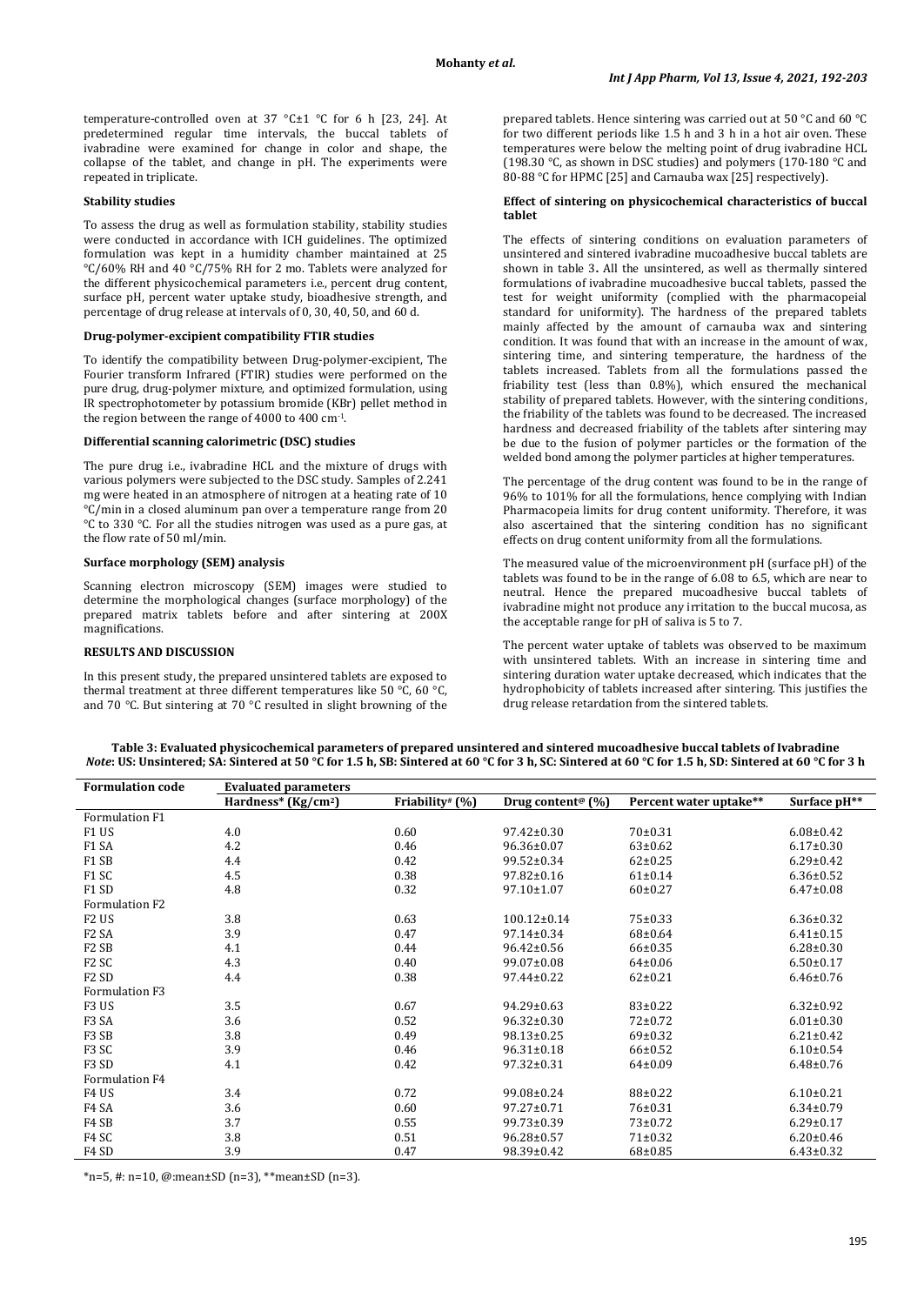# *Ex-vivo* **mucoadhesive strength and residence time study**

The mucoadhesive strength and *ex-vivo* residence time for all the formulations are represented in table 4. The maximum and minimum mucoadhesive strength from the prepared formulations was found to be 42.8 gm and 17.7 gm respectively. The *ex-vivo*  residence time of ivabradine buccal tablets ranged from 7 h 15 min to 12 h 40 min, as this much time was required for mucoadhesive

buccal tablets to detach or remove from the buccal mucosa. The bioadhesive strength, as well as *ex-vivo* residence time of mucoadhesive tablets of ivabradine HCL, was found to be a function of the mucoadhesive polymer concentration.

With the increase in the concentration of mucoadhesive polymer (HPMC K100M), the bioadhesive strength and *ex-vivo* residence time of tablets were observed to be increased.

| <b>Formulation code</b>       | Mucoadhesive strength# (Gram force) | <i>Ex vivo</i> residence time@ (h) |
|-------------------------------|-------------------------------------|------------------------------------|
| F1 US                         | $18.8 \pm 0.27$                     | 7h 20 min                          |
| F <sub>1</sub> SA             | $18.3 \pm 0.31$                     | 7h 22 min                          |
| F <sub>1</sub> S <sub>B</sub> | $17.9 \pm 0.42$                     | 7h 18 min                          |
| F1 SC                         | $17.8 \pm 0.37$                     | 7h 20 min                          |
| F <sub>1</sub> S <sub>D</sub> | $17.7 \pm 0.85$                     | 7h 15 min                          |
| F <sub>2</sub> US             | $23.7 \pm 0.85$                     | 8h 45 min                          |
| F <sub>2</sub> SA             | $23.5 \pm 0.85$                     | 8h 40 min                          |
| F <sub>2</sub> S <sub>B</sub> | $23.0 \pm 0.23$                     | 8h 42 min                          |
| F <sub>2</sub> SC             | $22.8 \pm 0.72$                     | 8h 38 min                          |
| F <sub>2</sub> S <sub>D</sub> | $22.7 \pm 0.35$                     | 8h 44 min                          |
| F3 US                         | $33.7 \pm 0.15$                     | 11 h 25 min                        |
| F <sub>3</sub> S <sub>A</sub> | 33.5±0.39                           | $11h24$ min                        |
| F <sub>3</sub> S <sub>B</sub> | $33.4 \pm 0.73$                     | 11 h 23 min                        |
| F3 SC                         | $33.2 \pm 0.29$                     | 11 h 20 min                        |
| F3 SD                         | $33.1 \pm 0.30$                     | 11h21min                           |
| F <sub>4</sub> US             | $42.8 \pm 0.55$                     | 12 h 40 min                        |
| F <sub>4</sub> SA             | $42.5 \pm 0.09$                     | 12 h 38 min                        |
| F <sub>4</sub> S <sub>B</sub> | $42.1 \pm 0.32$                     | 12 h 36 min                        |
| F4 SC                         | $42.0 \pm 0.45$                     | 12 h 35 min                        |
| F <sub>4</sub> SD             | $42.5 \pm 0.28$                     | 12 h 36 min                        |

#: mean±SD (n=3), @: Average of three values

#### *In vitro* **dissolution rate study**

The cumulative percent of drugs released from unsintered and sintered buccal tablets at 50 °C,  $\overline{60}$  °C for two different periods like 1.5 h and 3 h are represented in fig. 1-4.

The unsintered ivabradine mucoadhesive buccal tablets of formulation FI (formulation code F1US) were able to retard the drug release for 7 h only, and the maximum release was 96.23%. When the tablets of the same formulation sintered at 50  $\degree$ C for 1.5 h (formulation code F1SA) and 3 h (formulation code F1SB), the maximum release and the time taken to attain maximum release were found to be 96.14%, 95.47%, and 10 h and 11 h, respectively. For tablets of the same formulation at 60 °C for 1.5 h (formulation code F1SC) and 3 h (formulation code F1SD), the maximum release and the time taken to attain maximum release were found to be 95.08%, 96.15%, and 12 h and 13 h, respectively.

The unsintered ivabradine mucoadhesive buccal tablets of formulation F2 (formulation code F2US) were able to retard the drug release for 6 h only, and the maximum release was 95.42%. When the tablets of the same formulation sintered at 50 °C for 1.5 h (formulation code F2SA) and 3 h (formulation code F2SB), the maximum release and the time taken to attain maximum release were found to be 94.13%, 95.02%, and 9 h and 10 h respectively. For tablets of the same formulation at 60 °C for 1.5 h (formulation code F2SC) and 3 h (formulation code F2SD), the maximum release and the time taken to attain maximum release were found to be 95.27%, 95.40%, and 11 h and 12 h, respectively.

The unsintered ivabradine mucoadhesive buccal tablets of formulation F3 (formulation code F3US) were able to retard the drug release for 6 h only, and the maximum release was 96.31%. When the tablets of the same formulation sintered at 50 °C for 1.5 h (formulation code F3SA) and 3 h (formulation code F3SB), the maximum release and the time taken to attain maximum release were found to be 95.32%, 96.26%, and 9 h and 10 h, respectively. For tablets of the same formulation at 60 °C for 1.5 h (formulation code F3SC) and 3 h (formulation code F3SD), the maximum release and the time taken to attain maximum release were found to be 95.08%, 96.37%, and 11 h and 12 h, respectively.

The unsintered ivabradine mucoadhesive buccal tablets of formulation F4 (formulation code F4US) were able to retard the drug release for 5 h only, and the maximum release was 95.26%. When the tablets of the same formulation sintered at 50 °C for 1.5 h (formulation code F4SA) and 3 h (formulation code F4SB), the maximum release and the time taken to attain maximum release were found to be 97.24%, 95.79%, and 7 h and 8 h respectively. For tablets of the same formulation at 60 °C for 1.5 h (formulation code F4SC) and 3 h (formulation code F4SD), the maximum release and the time taken to attain maximum release were found to be 96.48%, 96.15%, and 9 h and 10 h, respectively.

The release of ivabradine from the buccal tablets depended on the ratio of HPMC K100M and carnauba wax, temperature of sintering, and time duration of sintering. The sintering condition markedly affected the release properties of the drug. During dissolution studies, a more sustained release rate of the drug was observed from sintered buccal tablets, compared to the unsintered buccal tablets. As sintering temperature and time duration of sintering of tablets increased the time taken to attain the maximum release of the drug increased correspondingly. An increase in the sintering temperature and/or time of exposure to a particular temperature often decreased the drug release rate. The drug retarding property may be due to the softening of wax particles and the fusion of polymer particles on sintering, forming a continuous sheet around the drug particles in the tablets. This resulted in the entrapment of drug particles in the formed continuous welded bond, which leads to the controlled release of the drug. Furthermore, the drug release rates were also found to be decreased as carnauba wax concentration increased in the formulations. As the amount of wax increased in the tablet, the hydrophobicity of the tablet increased and hence causes a delay in the release of the drug from the tablet.

During the dissolution study, when tablets were examined physically, tablets are found to be swelled initially and were nonerodible over the period of time. At the end of the dissolution study, the shape of the matrix was not altered which indicates that the release of the drug is controlled by diffusion.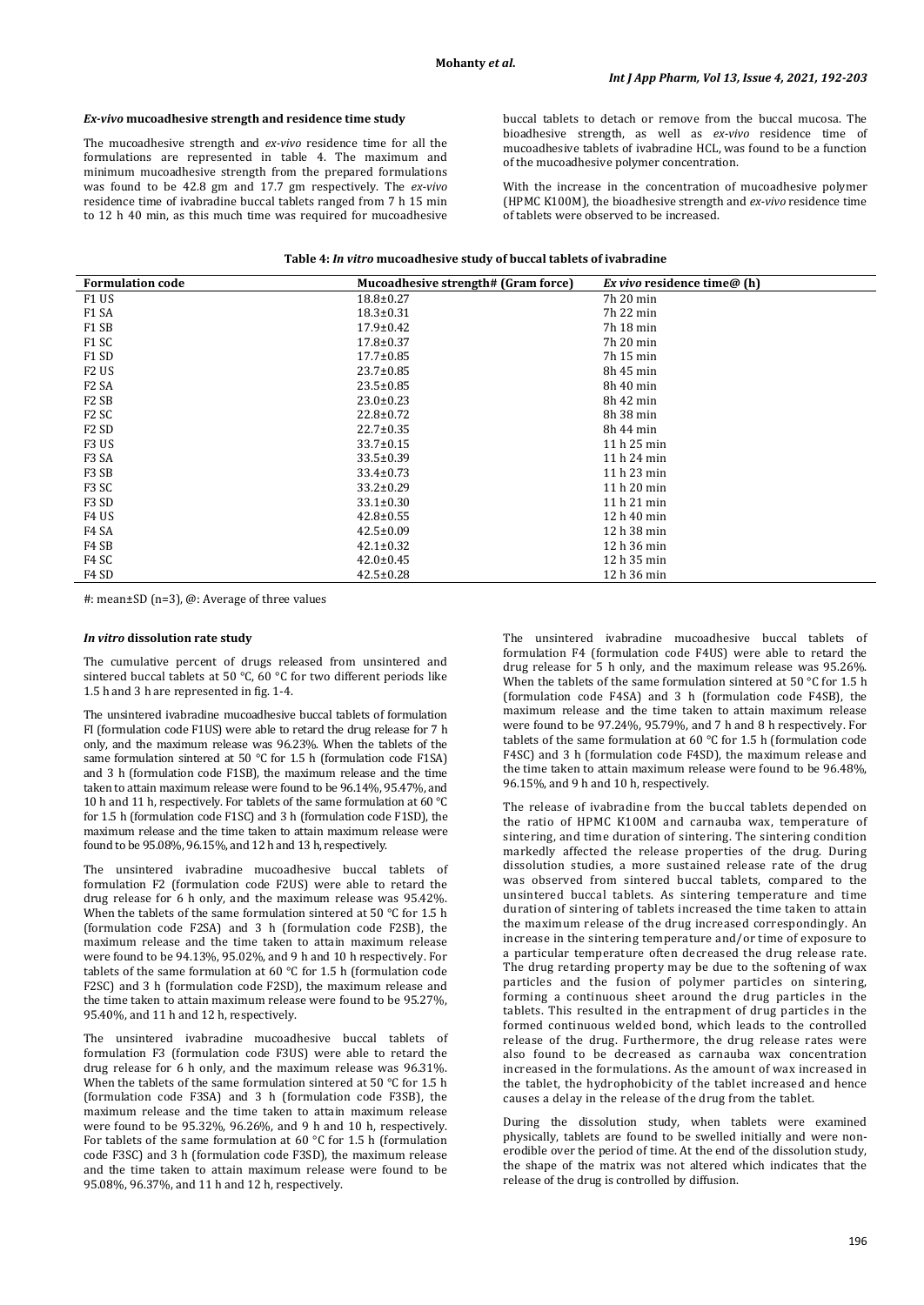

**Fig. 1**: **Dissolution profiles of unsintered and sintered tablets of formulation F1**



**Fig. 2**: **Dissolution profiles of unsintered and sintered tablets of formulation F2**



**Fig. 3**: **Dissolution profiles of unsintered and sintered tablets of formulation F3**



**Fig. 4**: **Dissolution profiles of unsintered and sintered tablets of formulation F4**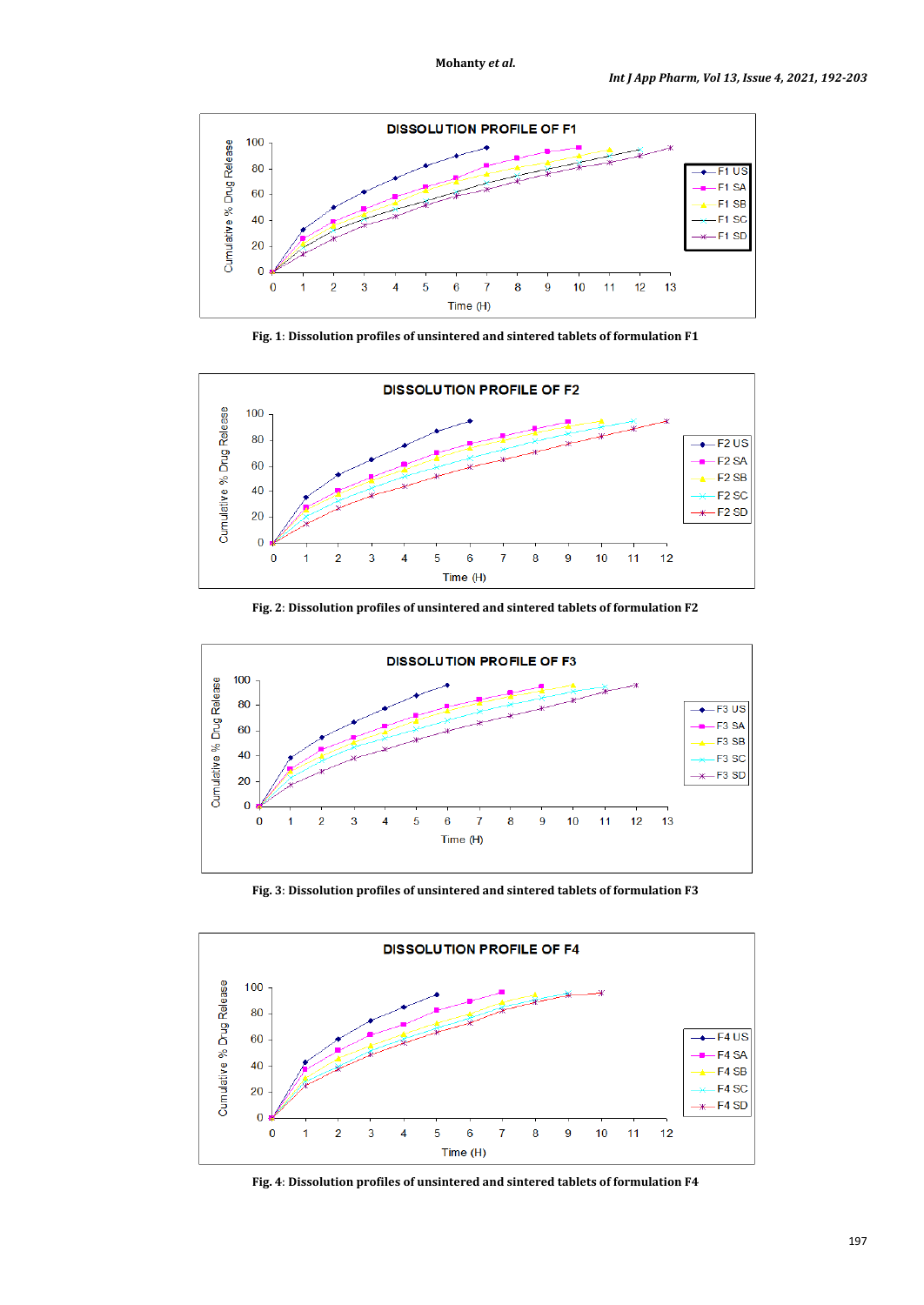# **Drug release kinetics and mechanism**

The results of *In vitro* drug release data fitted to various kinetic models and the values of correlation coefficient (r2) are presented in table 5. The ranges of  $r^2$  values for all the formulations were: zero-order rate (0.9126 to 0.9775), first-order rate (0.9007 to 0.9692), Higuchi model (0.9802 to 0.9999), Hixon-Crowell model (0.9727 to 0.9948) and Korsmeyer-Peppas model (0.9945 to 9997). For both sintered and unsintered tablets, the Higuchi matrix model was found to be the best fit model. The release exponents 'n' values of the Korsmeyer-Peppas model were in the range of 0.4921 to 0.7290 for all the formulations (both sintered and unsintered), indicating that the release of ivabradine from mucoadhesive buccal tablets followed anomalous non-Fickian diffusion mechanism (as 'n' values were>0.45).

| <b>Formulation code</b>       | Zero order $(r^2)$ | First order $(r^2)$ | Higuchi $(r^2)$ | Hixon crowell $(r^2)$ | Koresmeyerpeppas $(r^2)$ (n) |        |
|-------------------------------|--------------------|---------------------|-----------------|-----------------------|------------------------------|--------|
| Formulation F1                |                    |                     |                 |                       |                              |        |
| F1 US                         | 0.9260             | 0.9551              | 0.9985          | 0.9931                | 0.9985                       | 0.5509 |
| F1 SA                         | 0.9443             | 0.9535              | 0.9954          | 0.9924                | 0.9991                       | 0.5779 |
| F1 SB                         | 0.9404             | 0.9602              | 0.9951          | 0.9932                | 0.9962                       | 0.6036 |
| F1 SC                         | 0.9601             | 0.9410              | 0.9918          | 0.9877                | 0.9980                       | 0.6346 |
| F1 SD                         | 0.9690             | 0.9173              | 0.9837          | 0.9817                | 0.9945                       | 0.7290 |
| <b>Formulation F2</b>         |                    |                     |                 |                       |                              |        |
| F <sub>2</sub> US             | 0.9307             | 0.9512              | 0.9986          | 0.9894                | 0.9996                       | 0.5415 |
| F <sub>2</sub> SA             | 0.9362             | 0.9692              | 0.9976          | 0.9942                | 0.9993                       | 0.5580 |
| F <sub>2</sub> SB             | 0.9413             | 0.9642              | 0.9963          | 0.9948                | 0.9990                       | 0.5738 |
| F <sub>2</sub> SC             | 0.9595             | 0.9446              | 0.9918          | 0.9894                | 0.9973                       | 0.6243 |
| F <sub>2</sub> S <sub>D</sub> | 0.9775             | 0.9159              | 0.9802          | 0.9779                | 0.9975                       | 0.7239 |
| Formulation F3                |                    |                     |                 |                       |                              |        |
| F3 US                         | 0.9166             | 0.9437              | 0.9999          | 0.9870                | 0.9997                       | 0.5042 |
| F <sub>3</sub> SA             | 0.9161             | 0.9684              | 0.9993          | 0.9923                | 0.9984                       | 0.5224 |
| F3 SB                         | 0.9308             | 0.9593              | 0.9979          | 0.9939                | 0.9987                       | 0.5467 |
| F <sub>3</sub> SC             | 0.9448             | 0.9566              | 0.9962          | 0.9922                | 0.9983                       | 0.5877 |
| F <sub>3</sub> SD             | 0.9766             | 0.9007              | 0.9822          | 0.9727                | 0.9995                       | 0.6897 |
| Formulation F4                |                    |                     |                 |                       |                              |        |
| F4 US                         | 0.9058             | 0.9625              | 0.9997          | 0.9895                | 0.9995                       | 0.4921 |
| F <sub>4</sub> SA             | 0.9126             | 0.9284              | 0.9996          | 0.9837                | 0.9992                       | 0.4962 |
| F <sub>4</sub> S <sub>B</sub> | 0.9309             | 0.9425              | 0.9986          | 0.9843                | 0.9992                       | 0.5326 |
| F4 SC                         | 0.9452             | 0.9413              | 0.9960          | 0.9889                | 0.9991                       | 0.5712 |
| F <sub>4</sub> SD             | 0.9467             | 0.9548              | 0.9931          | 0.9921                | 0.9983                       | 0.5985 |

# **Selection of optimized formulation**

The  $f_2$  Similarity factor of all the formulations was calculated by taking the theoretical dissolution profile of ivabradine as reference. Among all the formulations, only formulations coded with F1SC, F1SD, F2SD, and F3SD showed  $f_2$  similarity factor value more than 50 (generally similarity factor in the range of 50-100 is acceptable according to US FDA). The  $f_2$  Similarity factor values were found to be 56.31, 63.98, 67.07, and 64.52 for formulation code F1SC, F1SD, F2SD, and F3SD respectively (shown in table 6). The various

dissolution parameters such as the maximum release of the drug, time to attain maximum release, dissolution rate for all the formulations are also presented in table 6. Though formulation F2SD showed maximum  $f_2$  similarity factor value, formulation F3 SD was selected as optimized formulation, based on a higher percentage of drug release (96.37 % in 12 h at dissolution rate of 8.03% h-1), sufficient Mucoadhesive strength (33.1±0.30 gm), higher e*x-vivo*  residence time (11 h 21 min), satisfactory  $f_2$  similarity factor value of 64.52 and acceptable surface pH (6.48±0.76).

|  | Table 6: Dissolution parameters and f <sub>2</sub> Similarity factor of mucoadhesive buccal tablets of Ivabradine |
|--|-------------------------------------------------------------------------------------------------------------------|
|--|-------------------------------------------------------------------------------------------------------------------|

| <b>Formulation code</b>       | Maximum release of drug (%) | Time to attain maximum release (h) | Dissolution rate $(\% h^{1})$ | f <sub>2</sub> Similarity<br>factor |
|-------------------------------|-----------------------------|------------------------------------|-------------------------------|-------------------------------------|
| F1 US                         | 96.23                       | $\overline{7}$                     | 13.74                         | 24.61                               |
| F1 SA                         | 96.14                       | 10                                 | 9.61                          | 37.42                               |
| F1 SB                         | 95.47                       | 11                                 | 8.67                          | 44.69                               |
| F1 SC                         | 95.08                       | 12                                 | 7.92                          | 56.31                               |
| F1 SD                         | 96.15                       | 13                                 | 7.39                          | 63.98                               |
| F <sub>2</sub> US             | 95.42                       | 6                                  | 15.90                         | 22.54                               |
| F <sub>2</sub> SA             | 94.13                       | 9                                  | 10.45                         | 34.26                               |
| F <sub>2</sub> S <sub>B</sub> | 95.02                       | 10                                 | 9.50                          | 38.37                               |
| F <sub>2</sub> SC             | 95.27                       | 11                                 | 8.66                          | 48.84                               |
| F <sub>2</sub> S <sub>D</sub> | 95.40                       | 12                                 | 7.95                          | 67.07                               |
| F <sub>3</sub> US             | 96.31                       | 6                                  | 16.05                         | 21.53                               |
| F <sub>3</sub> SA             | 95.32                       | 9                                  | 10.59                         | 31.92                               |
| F3 SB                         | 96.26                       | 10                                 | 9.62                          | 36.29                               |
| F3 SC                         | 95.08                       | 11                                 | 8.64                          | 44.98                               |
| F <sub>3</sub> SD             | 96.37                       | 12                                 | 8.03                          | 64.52                               |
| F <sub>4</sub> US             | 95.26                       | 5                                  | 19.05                         | 18.68                               |
| F <sub>4</sub> SA             | 97.24                       |                                    | 13.89                         | 23.91                               |
| F <sub>4</sub> S <sub>B</sub> | 95.79                       | 8                                  | 11.97                         | 29.75                               |
| F4 SC                         | 96.48                       | 9                                  | 10.72                         | 33.69                               |
| F4 SD                         | 96.15                       | 10                                 | 9.61                          | 37.22                               |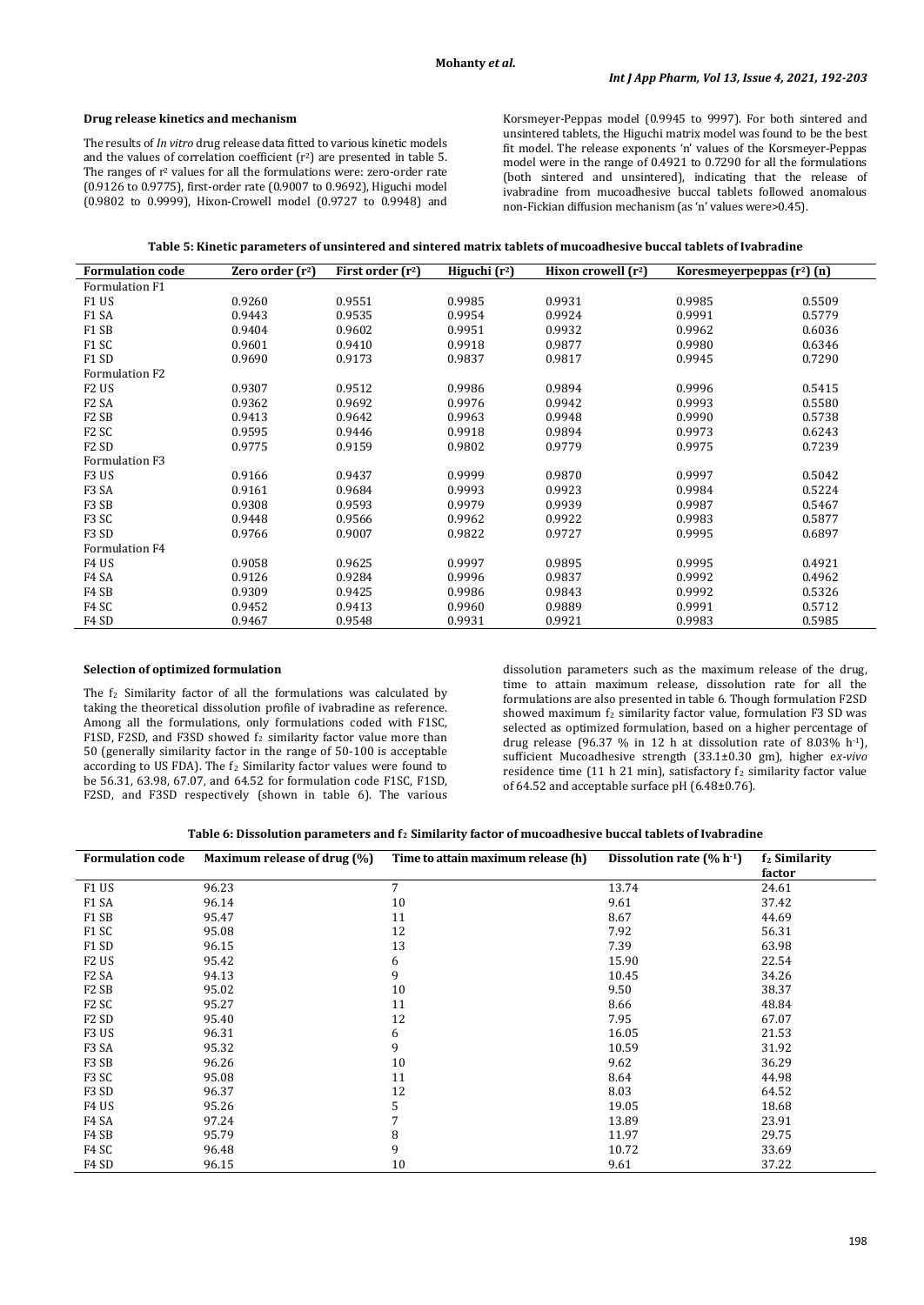# *Ex-vivo* **permeation study**

The optimized formulation F3SD was subjected to an *ex-vivo* buccal permeation study on fresh sheep buccal mucosa using modified Franz diffusion cell. The results of the *ex vivo* permeation study of mucoadhesive buccal tablets of ivabradine revealed that ivabradine was released from the tablet and permeated through sheep buccal membrane and could perhaps permeate through the human buccal mucous membrane. The drug permeation from the mucoadhesive buccal tablet through the sheep buccal mucosa was observed to be steady and 81.6% of ivabradine permeated in 12 h.



**Fig. 5**: *Ex vivo* **permeation study of formulation F3SD**

# **Stability of buccal tablets in human saliva**

The Stability studies of buccal tablets in human saliva would be more accurate to mimic the stability of mucoadhesive buccal tablets of ivabradine in the oral cavity *in vivo*. The Stability studies of optimized formulation in normal human saliva exhibited no change in the color of the mucoadhesive buccal tablets of ivabradine, which would have occurred if the drug was unstable in

human saliva, suggesting satisfactory stability of the drug and buccal tablet in the human saliva. Physical properties of the prepared tablets such as thickness and diameter changed slightly owing to the swelling of the polymers in human saliva. But buccal tablets did not collapse in human saliva till the end of the study, ensuring that the buccal tablet strength was sufficient. The results of the Stability studies of buccal tablets in human saliva are shown in table 7.

|  | Table 7: Stability data of formulation F3 SD in human saliva |  |  |  |  |  |
|--|--------------------------------------------------------------|--|--|--|--|--|
|--|--------------------------------------------------------------|--|--|--|--|--|

| Time (H) | Color change# | Thickness* (mm) | Change in diameter* (mm) | Change in $pH^*$ | Collapsing# |
|----------|---------------|-----------------|--------------------------|------------------|-------------|
|          | No            | 3.42            | 8.01                     | 6.48             | $- -$       |
|          | No            | 3.49            | 8.15                     | 6.46             | No          |
|          | No            | 3.54            | 8.28                     | 6.50             | No          |
|          | No            | 3.59            | 8.57                     | 6.48             | No          |
|          | No            | 3.65            | 8.72                     | 6.47             | No          |
|          | No            | 3.83            | 8.91                     | 6.46             | No          |
| 10       | No            | 3.94            | 9.08                     | 6.48             | No          |
| 12       | No            | 4.06            | 9.2                      | 6.49             | No          |

#Visual observation, \*Mean of 3 readings



#### **M** SHIMADZU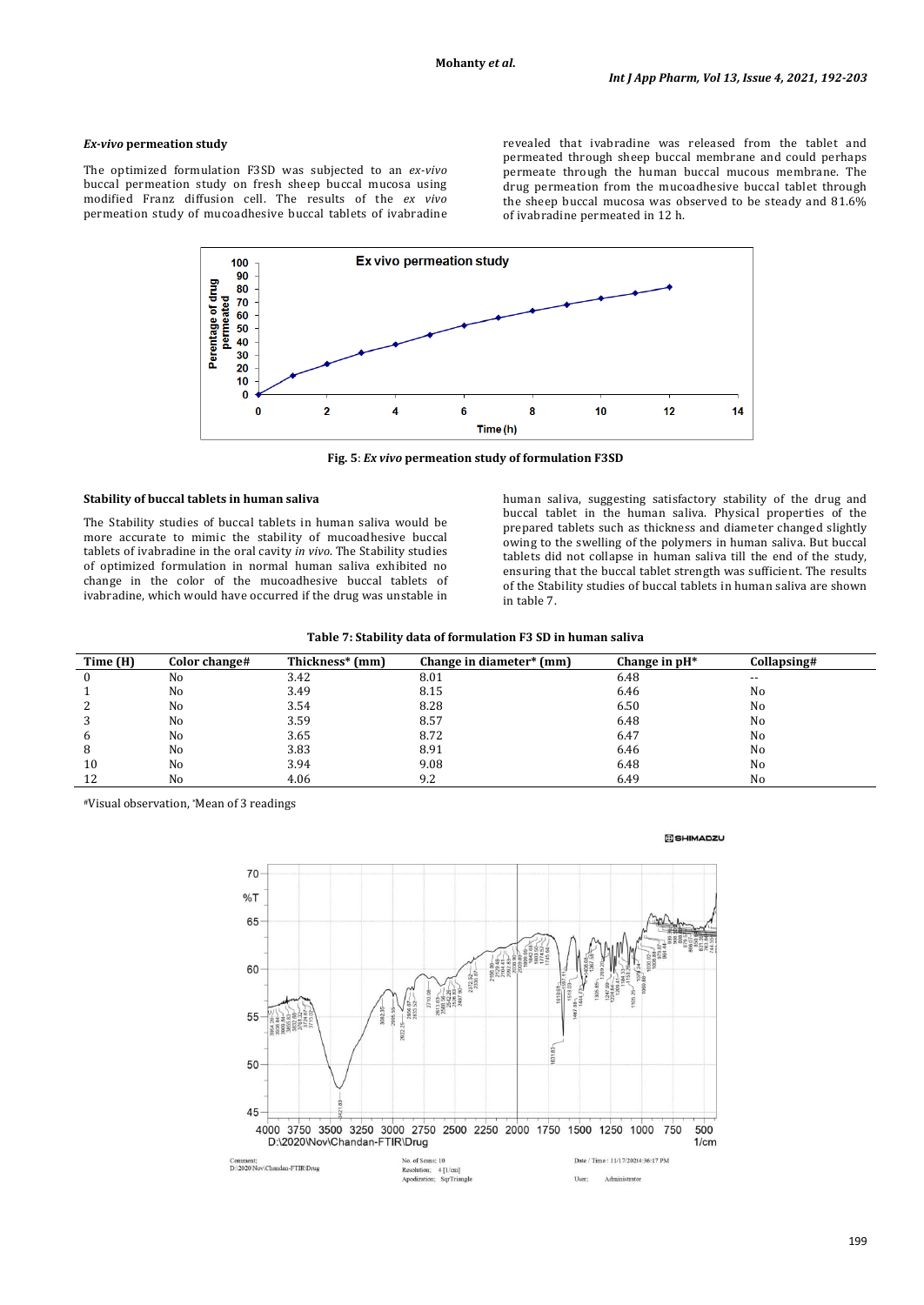

### **Fig. 6: FTIR spectrum of drug (Ivabradine HCL)**

**Fig. 7: FTIR spectrum of physical mixture of Ivabradine HCL, HPMC K100M, MCC, Carnauba wax, and mannitol**

# **FTIR studies**

The FTIR spectrum of ivabradine was compared with FTIR spectra of physical the mixture of the drug (ivabradine), Polyethylene oxide, carnauba wax, microcrystalline cellulose, and Mannitol (fig. 6-7). The FTIR spectrum of pure drug ivabradine HCL showed many intense, sharp absorption peaks at 1247.99, 1060.88 (O-CH3 stretching), 1631.83 (C=O stretching), 2922.25 (symmetric CH stretching), 1060.88 (C-N stretching of tertiary aliphatic amine), 1518.03 (C=C stretching), and 3421.83 (stretching N-H). The FTIR spectra of the physical mixture showed all the above identical characteristic peaks of ivabradine HCL with minor shifts, indicating no chemical interaction or modification between the drug and polymers.

### **Differential scanning calorimetric (DSC) studies**

Thermal analysis (DSC studies) was used to examine the thermal behavior of pure drug and the mixture of drugs with various polymers. The DSC thermogram of pure drug ivabradine and drugpolymer physical mixture of optimized formulation was represented in fig. 8 and 9. The thermograms of ivabradine HCL and drugpolymer physical mixture exhibited a sharp endothermic peak at 198.30 °C and 167.30 °C respectively, which corresponds to their melting points. A decrease in the energy change of melting endotherm of the drug-polymer physical mixture was observed, which may be due to the slight physical interaction or intimate mixing of the drug and polymer without any chemical interaction [26, 27].

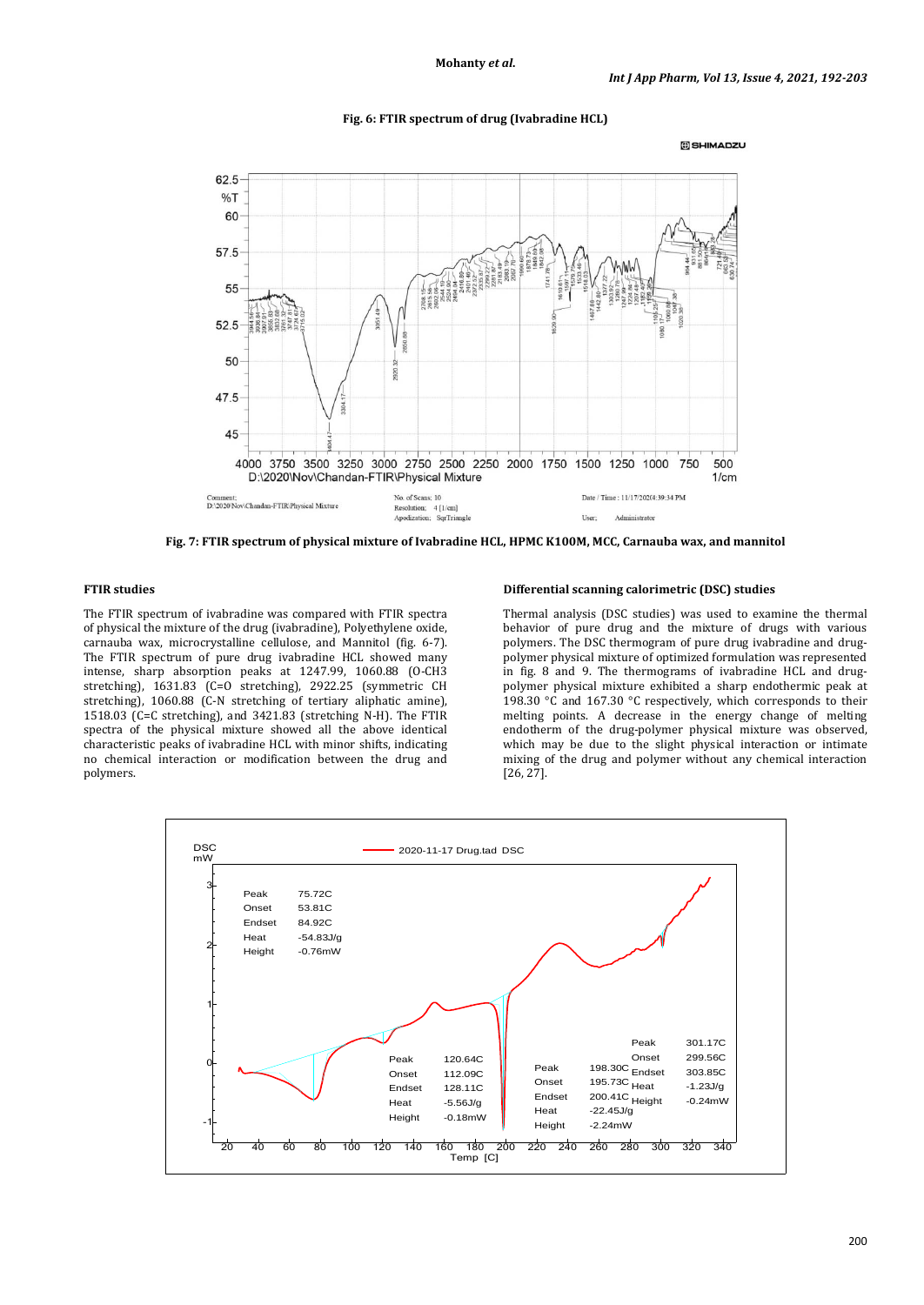

**Fig. 8: DSC thermogram of pure drug Ivabradine HCL**

**Fig. 9: DSC thermogram of drug-polymer physical Mixture of optimized formulation**

# **Surface morphology (SEM) analysis**

SEM (Scanning electron microscopy) micrographs of tablet surface of optimized formulation (both before and after sintering) were shown in fig. 10. SEM micrographs of sintered tablet surface seemed smoother and displayed that a thin film structure covers the tablet surface. This might be due to the fusion of polymer particles due to sintering conditions and uniform redistribution of the polymer in the pores of the tablet.



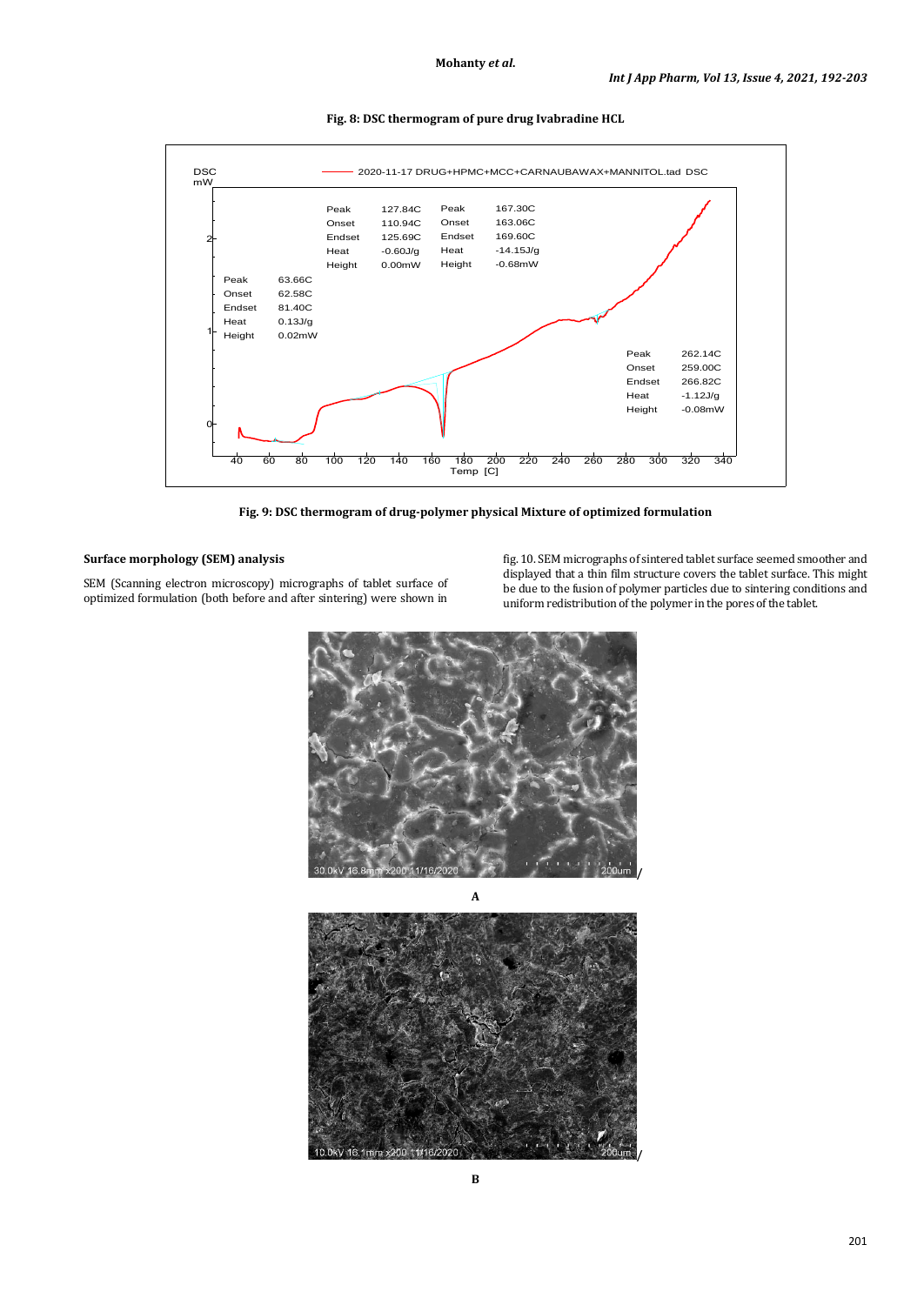# **Fig. 10: SEM micrographs of (A) unsintered (B) sintered tablet surface of optimized formulation**

# **Stability studies**

The stability studies of optimized formulation (F3SD) were conducted as per the ICH guidelines (stored at 25 °C/60% RH and 40 °C/75% RH for 2 mo). Tablets were withdrawn and retested for the different physicochemical parameters i.e., percent drug content, surface pH,

percent water uptake, bioadhesive strength, *Ex-Vivo* residence time, and percentage of drug release at an interval of 0, 30, 40, 50, and 60 d. The results are represented in table 8**.** The results of the stability studies revealed no significant changes in physicochemical parameters on storage conditions. Hence the formulated mucoadhesive buccal tablets of ivabradine were considered to be stable.

#### **Table 8: Stability study of optimized formulation**

| Physicochemical parameters             | Time (Days)  |              |             |             |               |
|----------------------------------------|--------------|--------------|-------------|-------------|---------------|
|                                        |              | 30           | 40          | 50          | 60            |
|                                        | $25\pm2$ °C  | $25\pm2$ °C  | $40\pm2$ °C | $25\pm2$ °C | 40 $\pm$ 2 °C |
|                                        | 60±5% RH     | 60±5% RH     | 75±5% RH    | $60±5%$ RH  | 75±5% RH      |
| Drug content $(\%)$                    | 97.32        | 96.25        | 97.48       | 95.28       | 96.38         |
| Surface pH                             | 6.48         | 6.46         | 6.49        | 6.46        | 6.45          |
| Bio adhesive strength (gm)             | 33.1         | 33.2         | 33.3        | 33.1        | 33.2          |
| Percent water uptake (%)               | 64           | 65           | 64          | 63          | 63            |
| Cumulative % Drug release (After 12 h) | 96.37        | 96.24        | 96.21       | 96.18       | 95.94         |
| <i>Ex-vivo</i> residence time (h)      | $11h$ 21 min | $11h$ 19 min | 11h 23 min  | 11h 12 min  | $11h$ 17 min  |

# **CONCLUSION**

The concept of the sintering technique was studied in the development of controlled release mucoadhesive buccal tablets of ivabradine. From the data obtained experimentally, it was found that there was an increase in hardness, decrease in friability, and decrease in percent water uptake of the buccal tablets with the duration of exposure to various sintering temperatures. In addition, an increase in the sintering temperature and/or time of exposure to a particular temperature often decreased the drug release rate. Overall results indicated that formulation F3 SD (sintered at 60 °C for 3 h) which contains drug ivabradine, HPMC K100M, and carnauba wax in the ratio of 1**:**6.6**:**4.4 showed acceptable physical parameters, mucoadhesive properties, surface pH, desired therapeutic concentration with sustained drug release, effective *in vitro* permeation, stability on storage condition and satisfactory stability in human saliva.

Hence it can be concluded that the sintering technique can be used in the design of mucoadhesive buccal tablets of ivabradine HCL to prolong the duration of action, to overcome the problem of frequent dosing, avoid extensive first-pass metabolism, and ultimately its bioavailability.

### **ACKNOWLEDGEMENT**

The authors wish to acknowledge Guru Nanak Institutions Technical Campus-School of pharmacy, Hyderabad, India, authority and Mr. B Sammaih of Osmania University, Hyderabad, India for providing research laboratory and instrumental facilities to carry out this work.

#### **FUNDING**

Nil

# **AUTHORS CONTRIBUTIONS**

All the authors have contributed equally.

# **CONFLICT OF INTERESTS**

The authors declare no conflict of interest.

# **REFERENCES**

- 1. Miller NS. The use of mucoadhesive polymers in buccal drug delivery. Ad Drug Delivery Rev 2005;57:1666-91.
- 2. Mario J, Lacan MB. Influence of hydroxyl propyl-β-cyclodextrin complexation on piroxicam release from buccoadhesive tablets. Eur J Pharm Sci 2004;21:251-60.
- 3. Harris, Robinson JR. Drug delivery via the mucous membrane of oral cavity. J Pharm Sci 1992;81:1-10.
- 4. Tocker G. A method to study the kinetic of oral mucosal drug absorption for solution. Chem Pharm Bull 1998;40:679-83.
- 5. Junginger HE, Hoogstrate JA, Verhoef JC. Recent advances in buccal drug delivery and absorption *in vitro* and *in vivo* studies. J Controlled Release 1999;62:149-59.
- 6. Shojael H. Buccal mucosa as route for systemic drug delivery–a review. J Pharm Sci 1998;1:15-30.
- 7. Shafi S, Chowdary KA, Shivappa N, Hangargekar S. Formulation and evaluation of sintered matrix tablets of diltiazem hydrochloride. Int J Appl Pharm 2011;3:16-9.
- 8. Rao MRP, Shivpuje S, Godbole R, Shirsath C. Design and evaluation of sustained release matrix tablet using sintering technique. Int J Pharm Pharm Sci 2016;8:115-21.
- 9. Mohanty C. Sintering technique in pharmaceutical sciences: a brief review. Int J Pharmatech 2011;3:799-806.
- 10. Gordon F Rushworth, Philippe Lambrakis, Stephen J Leslie. Ivabradine: a new rate-limiting therapy for coronary artery disease and heart failure. Adv Drug Safety 2010;1:1-10.
- 11. Janet Marianne Jackson. Ivabradine–a novel treatment for chronic stable angina. Drugs Context 2008;4:135–52.
- 12. Lodhi M, Dubey A, Narayan R, Prabhu P, Priya S. Formulation and evaluation of buccal film of Ivabradine hydrochloride for the treatment of stable angina pectoris. Int J Pharma Investing 2013;3:47-53.
- 13. Dattatreya BU, Hiremath SN, Rao KS, Pawar D. Formulation and *in vitro* evaluation of Buccoadhesive tablets contaning ketoconazole inclusion complex with β-cyclodextrins. Res J Pharm Tech 2009;2:396-404.
- 14. Bhamre V, Sherkar D, Derle D, Narkhede M. Stability study of stavudine sintered matrix tablet. Int Res J Pharm 2013;4:182-5.
- 15. Bottenberg P, Cleymaet R, Muynek CD, Remon JP, Coomans D, Slop D, *et al.* Development and testing of bioadhesive, fluoridecontaining slow-release tablets for oral use. J Pharm Pharmacol 1991;43:457-64.
- 16. Kumar BP, Kavitha P, Devi KJ. Formulation design and evaluation of mucoadhesive buccal tablets of nitroglycerin. Int J Pharm Pharm Sci 2014;6:251-9.
- 17. Patel DM, Shah PM, Patel CN. Formulation and evaluation of bioadhesive buccal drug delivery of repaglinide tablets. Asian J Pharm 2012;6:171-9.
- 18. Mohanty C, Subrahmanyam KV, Jena TK, Sreekanth D. Use of sintering technique to sustain the release of atazanavir sulphate from gastro retentive floating matrix tablets. Am J Pharmatech Res 2015;5:587-607.
- 19. Bhowmik M, Baisya O, Deb J. Formulation and evaluation of sustained release matrix tablet of atenolol based on natural polymer. Res J Pharm Bio Chem Sci 2012;13:878-86.